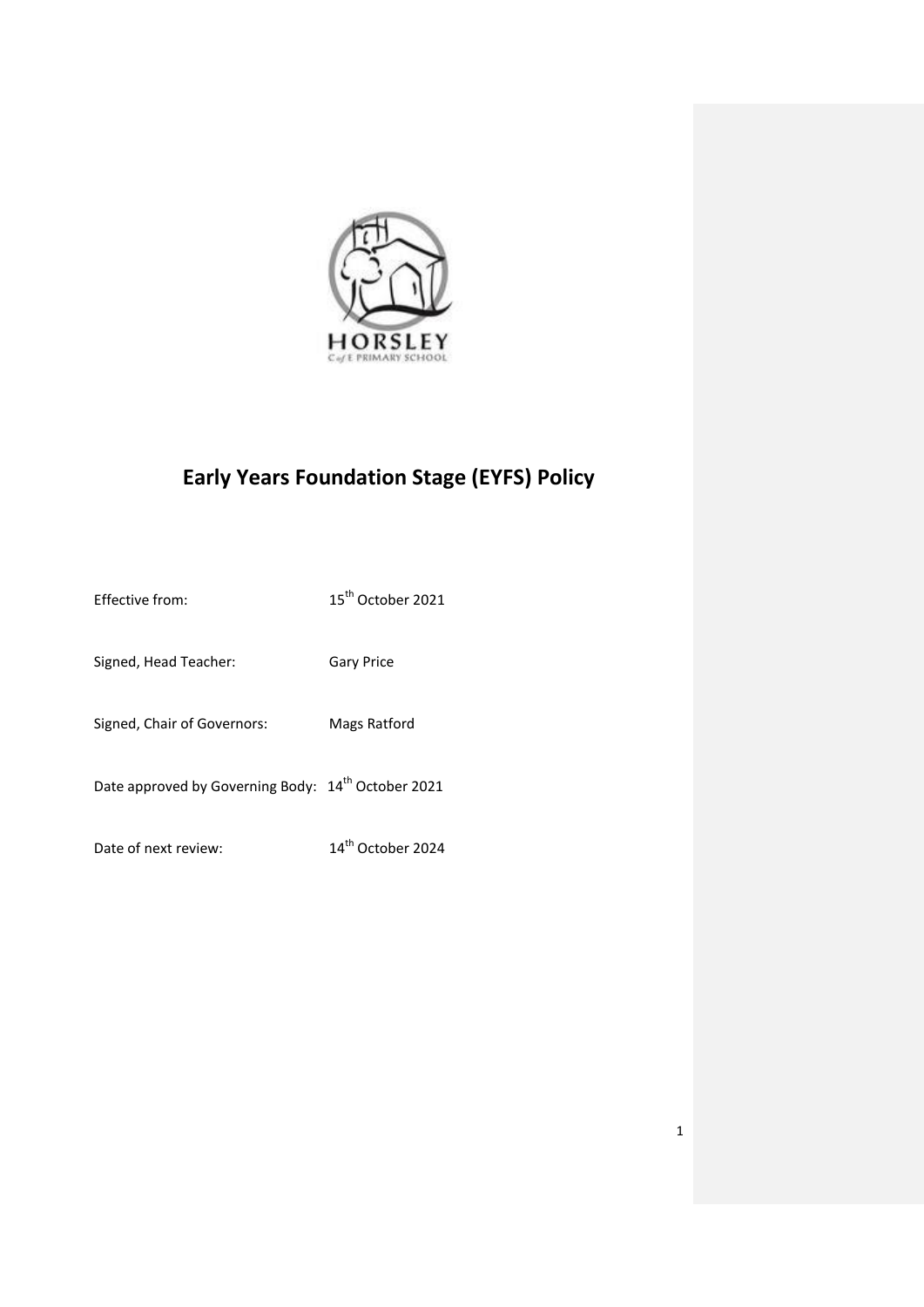# **Contents**

| $\bullet$ |                                                                     |
|-----------|---------------------------------------------------------------------|
|           |                                                                     |
|           |                                                                     |
|           |                                                                     |
|           |                                                                     |
|           |                                                                     |
|           |                                                                     |
|           |                                                                     |
|           |                                                                     |
|           |                                                                     |
|           | Appendix 1. List of statutory policies and procedures for the EYFS9 |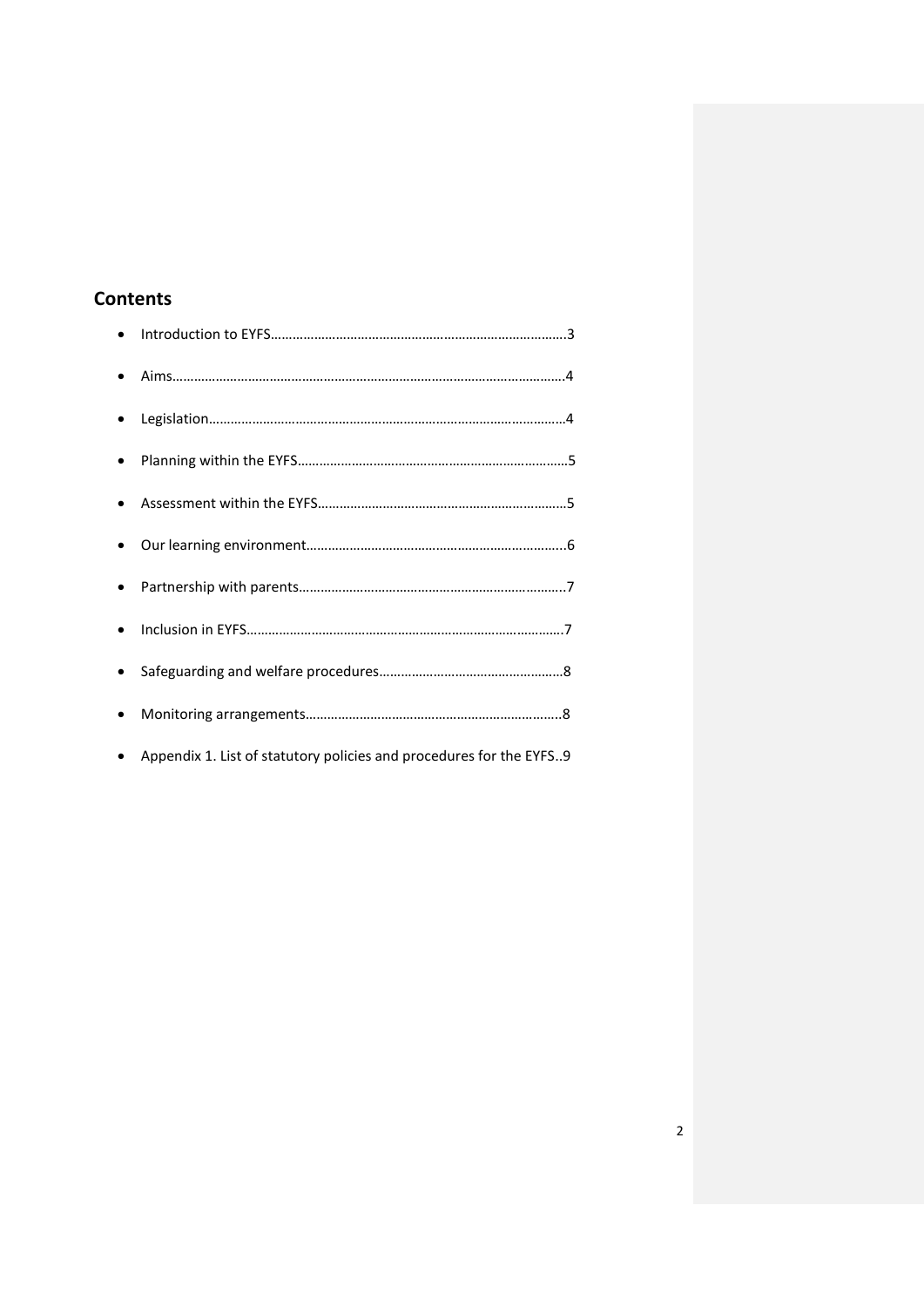# **Introduction to the EYFS**

At Horsley, the children follow 'The Early Years Foundation Stage (EYFS) Curriculum' during their reception year and work towards meeting their Early Learning Goals by the end of the first year. At Horsley C of E Primary School, we value the importance that the EYFS plays in laying the secure foundations for future learning and development and therefore we pride ourselves in offering the best to our children as they start their journey with us. We have close links with Horsley Playgroup, where several of our children naturally transition from.

#### The 7 main areas of the EYFS are:

Prime areas of learning-

- 1. Personal, social and emotional development (building relationships and selfregulation)
- 2. Communication and language (speaking and listening)
- 3. Physical development (using fine and gross motor skills)

#### Specific areas of learning-

- 4. Literacy (reading and writing)
- 5. Mathematics (number and numerical patterns)
- $6.$  Understanding of the world (past & present, the natural world, people,
- 6.

culture and communities)

7. Expressive arts and design (creating with materials and performing)

There is great emphasis on promoting personal, social and emotional development in the reception year. Children are taught to share and socialise, respect themselves, others and their surroundings and develop a positive sense of who they are. These are the foundations upon which their learning can develop and thrive.

Most of the learning during reception takes place through structured play. Every half term we have an overarching topic to fit the children's interests. Some topic examples include; 'What a Wonderful World', 'Once Upon a Time' and 'Superheroes'. There are also many opportunities for children to explore their own interests and ideas through child-initiated play as exploring individual areas of interest is a key part of the EYFS Curriculum.

Children are encouraged to choose their own resources and develop their own projects as they play (e.g. making things they are interested in, role playing a story, mark making/writing the sounds we have been practising). Adults join in and extend the children's learning by asking questions or making suggestions; they observe and record what **Formatted:** Indent: Left: 2.14 cm **Formatted:** Font: 12 pt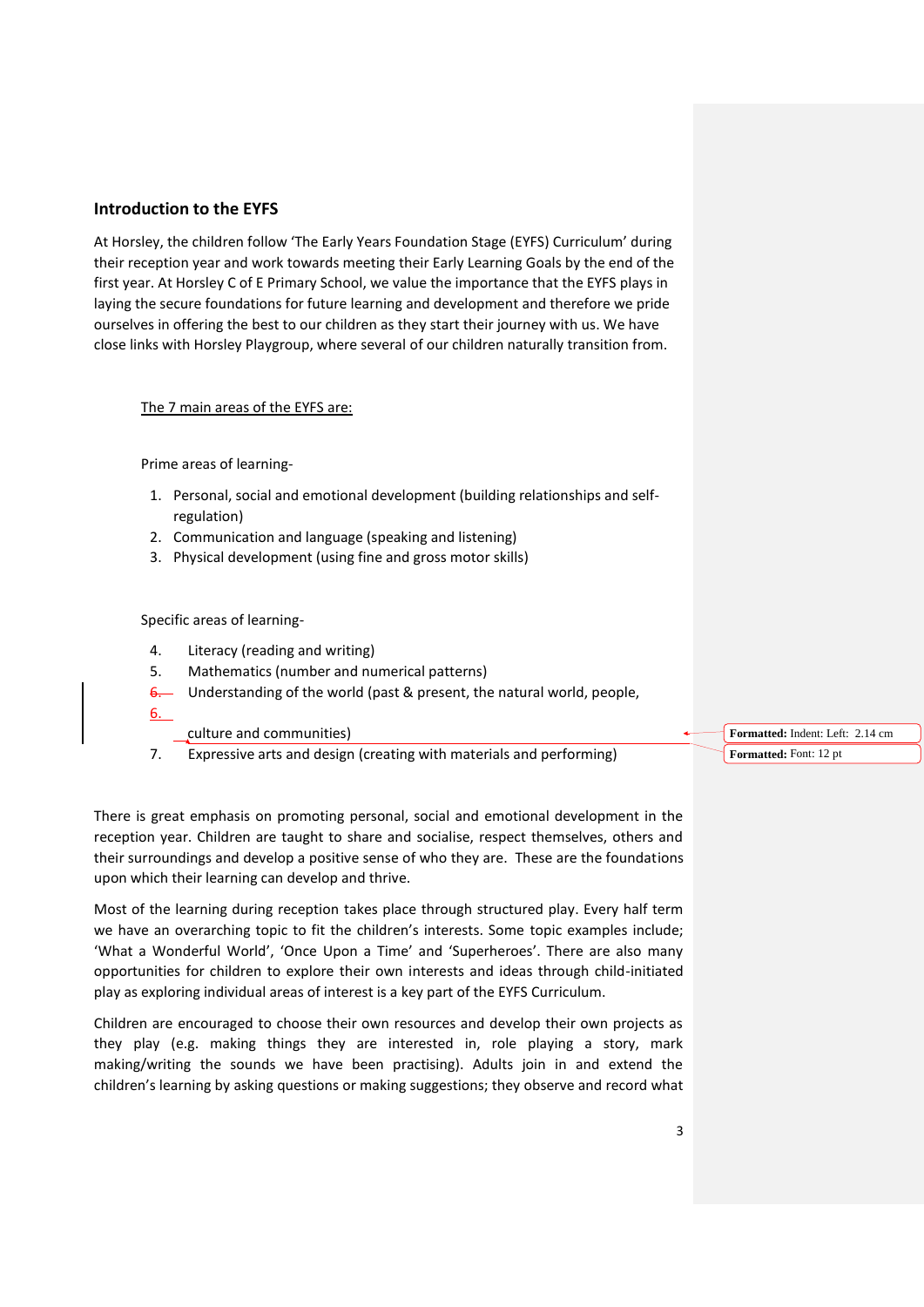children are doing. Adults also hear children read, play games, and carry out more formal work, e.g. a set writing task or practising counting and calculating.

We regularly go on outings and encourage visitors into school to enhance our topic work. Seasonal Walks in the local area are routine at Horsley and we are fortunate to have links with lots of locally skilled individuals who come in and share their amazing talents with us!

#### Characteristics of Effective Learning in EYFS:

- Playing and exploring children investigate and experience things, and 'have a go'
- Active learning children concentrate and keep on trying if they encounter difficulties, and enjoy achievements
- Creating and thinking critically children have and develop their own ideas, make links between ideas, and develop strategies for doing things

## **Aims**

- The most important consideration in the Reception Year is to ensure that our children enjoy a smooth and gradual transition from home to school, free from stress and anxiety. Every effort is made to encourage good communication between the school and parents as well as the children and their pre-school settings before they start school.
- At Horsley, we aim to provide a learning environment where children will work towards meeting all the Early Learning goals through first hand experiences, childinitiated and adult-led activities and play.
- We want our children to have choice in their learning, to foster their independence and their self-confidence from a young age.
- We provide a safe, challenging, stimulating, caring, environment which is sensitive to the needs of all children including those with additional needs.
- We acknowledge the importance of working with families to ensure the best start in every child's education and learning journey.

# **Legislation**

This policy is based on the requirements set out in the 2021 statutory framework for the Early Years Foundation Stage

[https://assets.publishing.service.gov.uk/government/uploads/system/uploads/attachment\\_](https://assets.publishing.service.gov.uk/government/uploads/system/uploads/attachment_data/file/974907/EYFS_framework_-_March_2021.pdf) data/file/974907/EYFS\_framework - March\_2021.pdf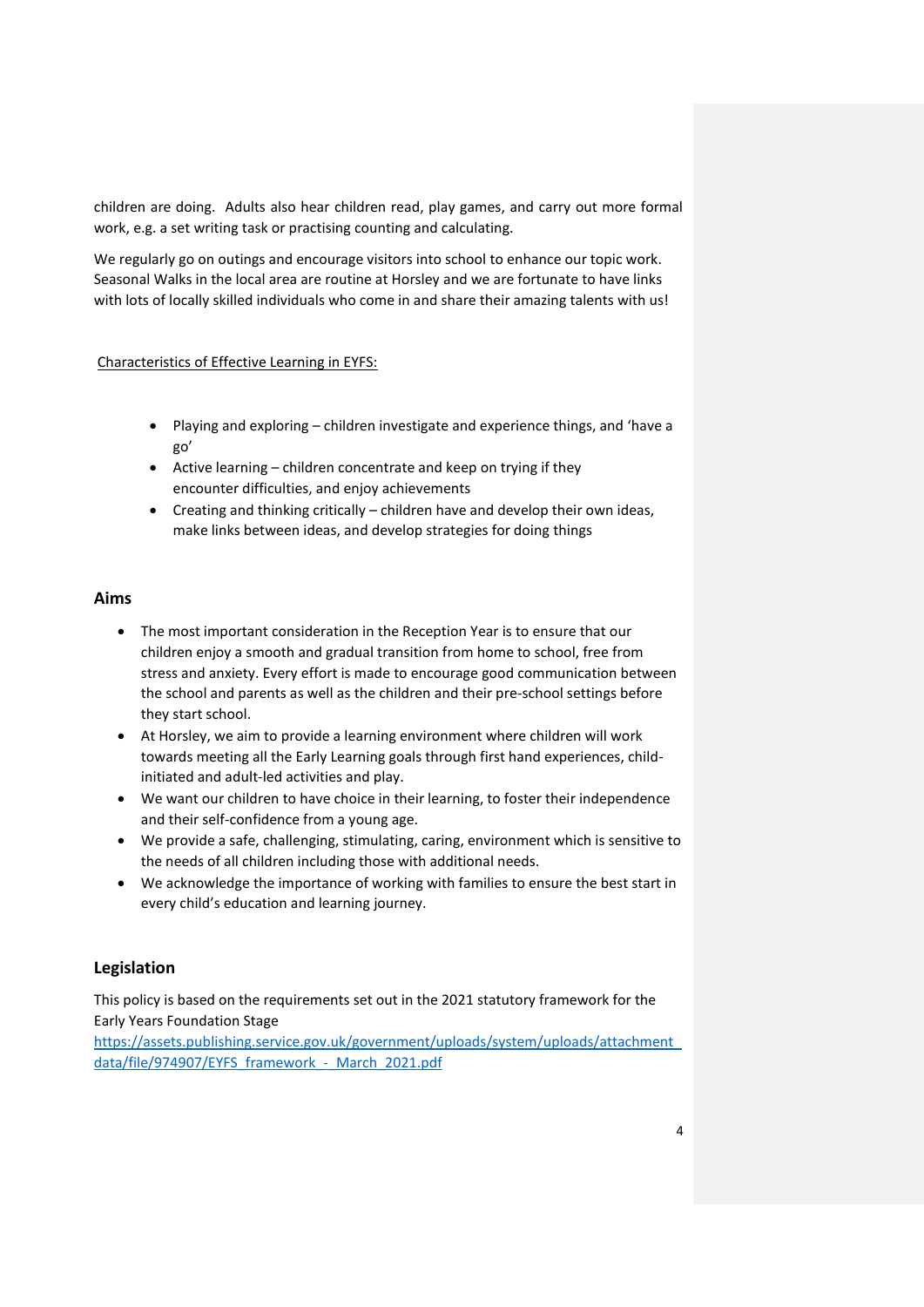## **Planning within the EYFS**

Good quality planning is the key to making children's learning real-life, exciting and progressive. Effective learning builds on and extends what children know and can already do. Our planning shows how the principles of the EYFS will be put into practice and is always informed by observations we have made of the children, in order to understand and consider their current interests and levels of understanding.

#### Long term planning:

Every half term a new exciting topic is carefully planned for and delivered to the EYFS children. Copies of our 'topic webs' are published on our school website at the beginning of every half term for parents to see what their child will be engaging with. This planning structure helps staff to ensure that a broad and balanced curriculum which works towards children achieving their early learning goals (ELGs) is provided across the academic year.

#### Short term planning:

In addition to our topic webs, staff produce a weekly planning overview to identify specific learning outcomes they will cover, resources and types of support they will use and how staff will be deployed. This ensures that the needs of all children are met through careful differentiation. This approach leaves room for flexibility as we understand that EYFS should focus heavily on child-led learning.

#### **Assessment within the EYFS**

At Horsley we undertake assessment for learning. We analyse and review what we know about each child's development and learning, and then make informed decisions about the child's progress. This process allows us to plan the next steps to meet the development and learning needs for all of our children.

#### Baseline assessment:

During the first term in reception we assess the abilities of each child using the Development Matters Statements and Early Learning Goals. The Reception Baseline Assessment (RBA) is a short statutory assessment, taken in the first six weeks in which a child starts reception. In addition to the RBA, at Horsley we do informal assessments of the children's starting points to help identify the children's needs. The children do not feel as if they are being 'assessed' as staff discretely observe children through their exploration and play. We appreciate that all children are on their own learning journey and this assessment process allows us to support all individuals effectively.

#### Formative assessment:

In EYFS at Horsley we use paper-based learning journeys. We compile a book of photographs accompanied with observations, capturing the children's voice, as well as evidence of their markings, creations and work. These observations then contribute to each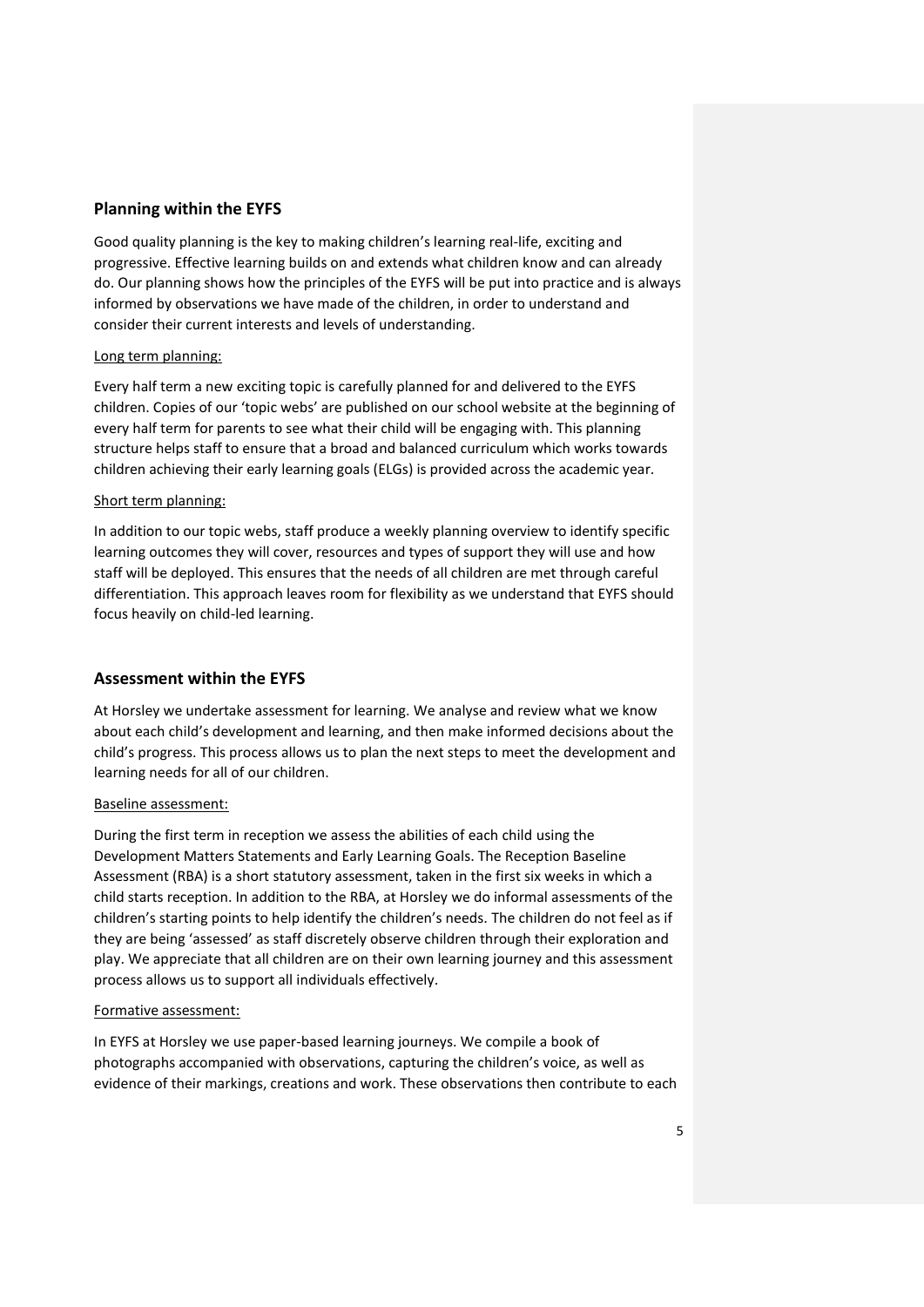child's EYFS profile and allow for individual next steps to be identified across the reception year and beyond.

#### Summative assessment:

Throughout the academic year, EYFS staff make judgements on the children's progress in line with the development matters guidance three times a year (Christmas, Easter and Summer term 2). This information is uploaded to our school assessment system - Insight Tracker and is used to monitor individual progress. All seventeen early learning goals (ELGs) are monitored across the year to gather form a clear picture of the children's learning journey.

In the final term of reception, staff assess children against the EYFS profile. This profile provides parents and carers, practitioners and teachers with a well-rounded picture of a child's knowledge, understanding and abilities, their attainment against expected levels, and their readiness for year 1. It is our responsibility to make a professional judgment (based on all the evidence we have gathered across the year) to indicate whether children are meeting expected levels of development, or if they are not yet reaching expected levels ('emerging'). This information will be shared with parents in the end of year report (sent out in July) and can be discussed with the class teacher during an informal parents evening.

## **Our learning environment**

In our EYFS classroom we have an art area (paints, glue, different kinds of paper, junk materials and collage materials), a writing table (paper, pens, envelopes, stickers, paperclips etc.), an ICT area (computers, ipads, calculators and programmable toys) and a funky fingers area to promote fine motor control. We regularly update our role play area with new and exciting themes to fit our topics, along with a book corner that offers a range of fiction and non-fiction books for children to browse that link closely to our topic.

Children have the option to go outside each day onto the decking area where they can explore a mud kitchen, sand, water, PE equipment, large construction materials and other small pretend world resources. Some sessions are based in the playground where children have access to bikes and scooters, large outdoor play equipment and the natural area.

Our school site is fortunate to house a spacious forest school area where our children are taken on a regular basis to explore seasonal changes. The children put on their wet weather gear and wellies and go outside come rain or shine.

We encourage our children to make their own selections of activities to promote their independence, and we regularly rotate resources to stimulate curiosity amongst learners.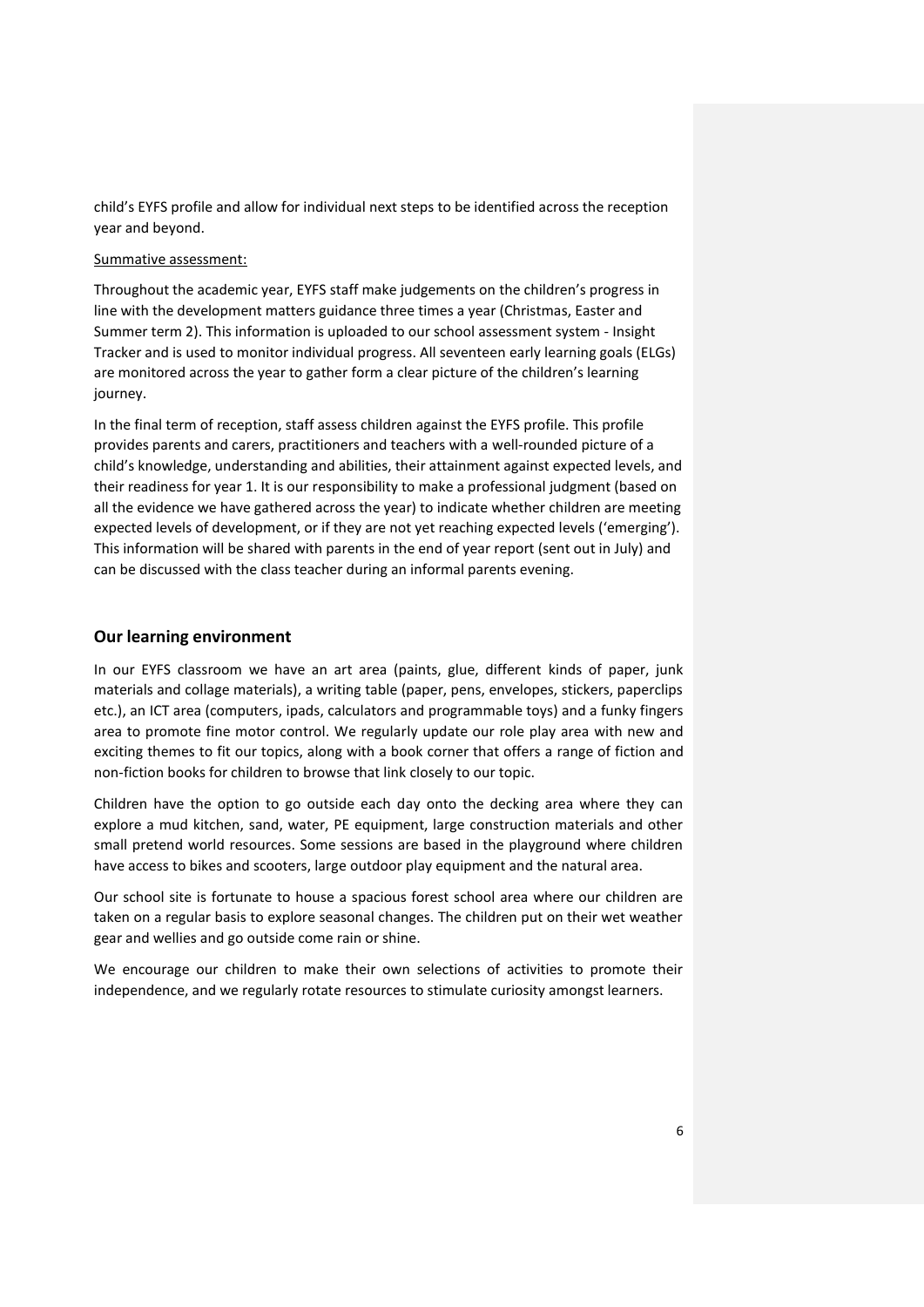#### **Partnership with parents**

Working closely with our families is something that we pride ourselves on at Horsley. To ensure that our children transition smoothly from home to school:

- Children at Horsley playgroup attend weekly pre-school sessions based in our reception classroom from spring term. This partnership helps to ease the children into school life very smoothly in September.
- Host an information evening in July with new parents prior to children entering school to familiarise them with school life and the reception year. This helps to inform families about our induction programme.
- EYFS staff try to visit children in their pre-school setting or communicate with settings if a visit is not possible in their final summer term before starting school.
- We welcome children in for a transition morning at the end of July to meet their class mates and get a feel for the new classroom environment.
- Children are all given an 'All about me' scrapbook to fill in over the summer break. These books then come to school with the child in September as a lovely ice-breaker and conversation starter. They live in our book corner all year and can be a great comfort to the children.
- The first week in September is assigned for home visits. Every child is offered an individual home visit by class teacher and TA- this is an invaluable chance for staff to get to know the child in their familiar environment.
- We adopt a staggered start in September to help children to settle in and staff to get to know individual needs.
- Once the child has started school, parent/teacher meetings are arranged in October and a further meeting is scheduled in the Spring.
- Either the class teacher or TA will always be available on the gate before or after school for an informal chat. We value open discussion and are always here to listen to parents concerns as we know that our parents are the experts when it comes to their child.
- Parents are invited to share children's successes at our weekly celebration assemblies and are invited in to share the children's work at regular intervals throughout the year.

#### **Inclusion in EYFS**

All children, regardless of gender, race, circumstances or ability have an equal entitlement to access the Early Years Foundation Stage (EYFS) curriculum at an appropriate level. At Horsley School we believe that all of our children matter. We give our children every opportunity to achieve their very best. We do this by taking account of our children's range of life experiences when we are planning for their learning.

We aim to meet the needs of all our children by: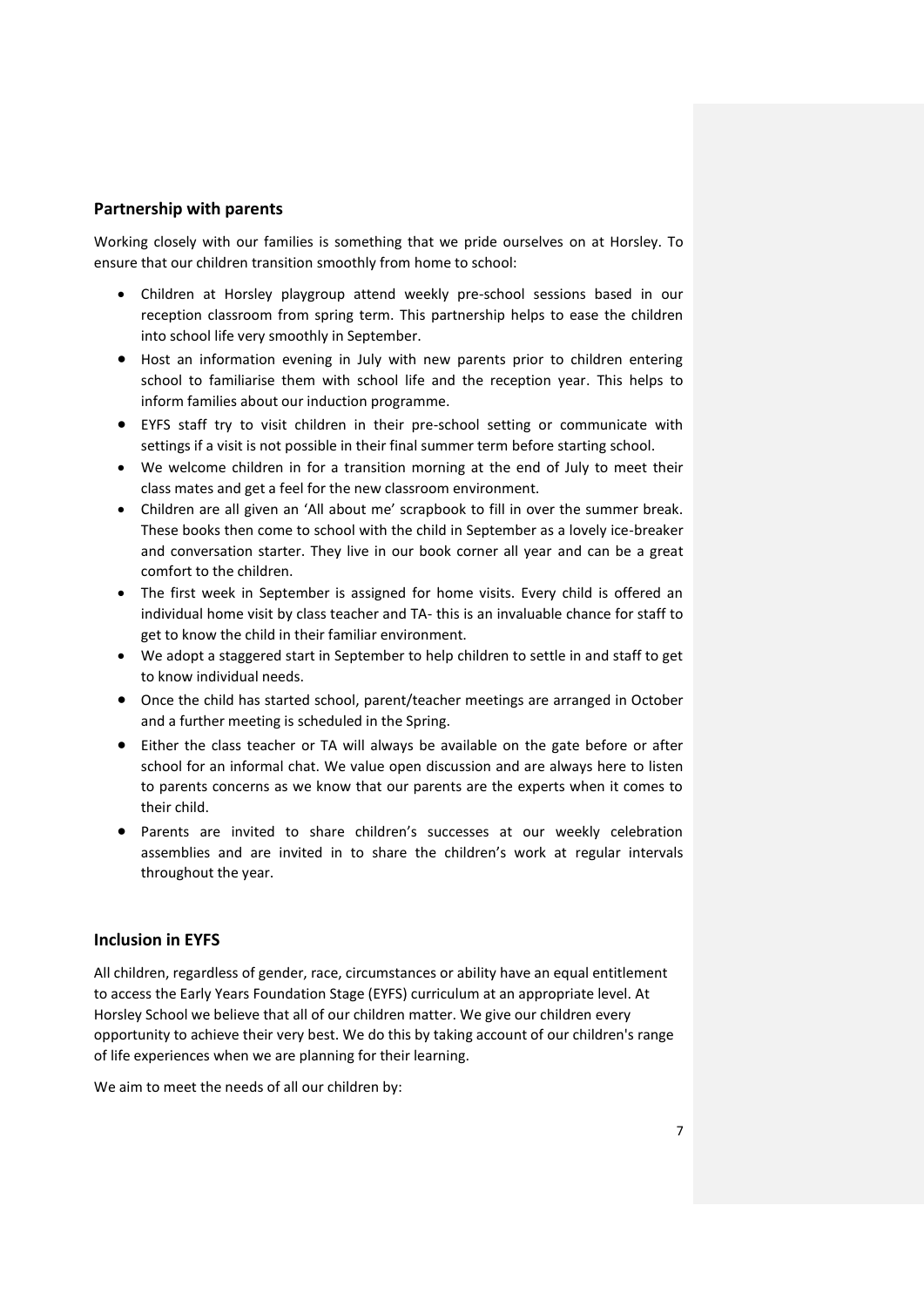- Providing early intervention where necessary and working closely with our preschool links to ensure that children's individual needs are identified promptly.
- Staff are experienced in setting individualised support plans for children with specific learning needs and ensure that targeted support is in place to aid smooth transition.
- Planning opportunities that build on and extend the children's knowledge, experience and interests, and develop their self-esteem and confidence.
- Using a variety of differentiated teaching and learning strategies that are based on children's needs.
- Providing a wide range of opportunities to motivate and support children, and to help them to learn effectively.
- Offering a safe and supportive learning environment, in which the contribution of all children is valued.
- Using resources that reflect diversity, and that avoid discrimination and stereotyping.
- Monitoring children's progress, and providing support within school or from external agencies as necessary.

# **Safeguarding and welfare procedures**

We promote good oral health, as well as good health in general, in the early years by teaching our children about the importance of caring for themselves and others around them. We teach good personal hygiene and self-care through our SCARF PSHE curriculum. As part of our 'superheroes' topic we invite in local doctors, nurses and dentists to talk to the children about looking after their physical and mental health. Additionally, we haveve annual visits from the CORAM life education team who teach our EYFS children about balanced diets, exercise and caring for our personal needs.

All additional information about how safeguarding and welfare is promoted in our school can be found in our Safeguarding Children and Child Protection Policy.

# **Monitoring arrangements**

Our EYFS department, as well as the rest of the school will be regularly monitored and reviewed by members of SLT and our governing body to ensure that high standards are consistent throughout. Our robust monitoring cycle includes regular book looks, lesson drop-ins and pupil progress meetings.